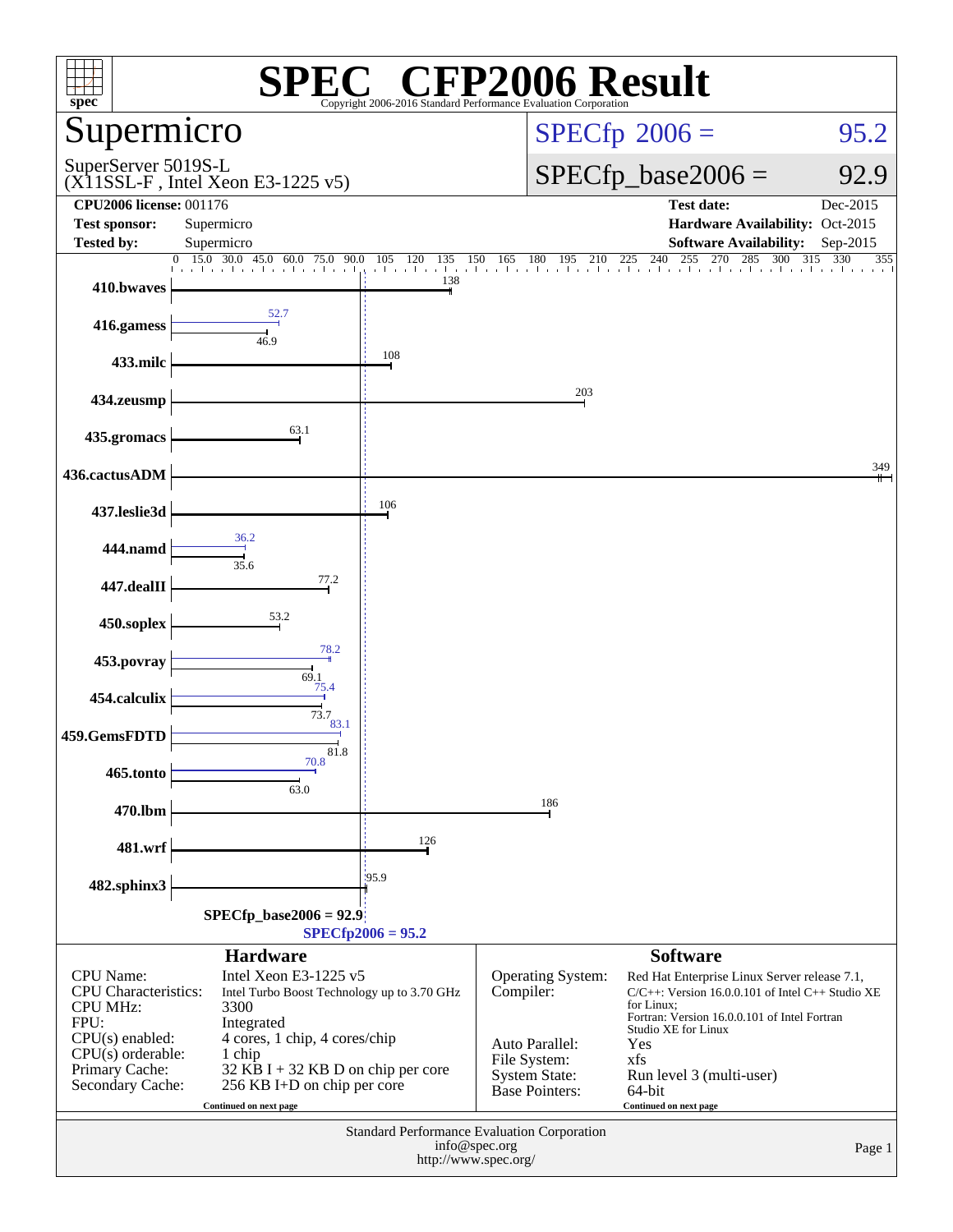

## Supermicro

#### SuperServer 5019S-L

(X11SSL-F , Intel Xeon E3-1225 v5)

#### $SPECfp2006 = 95.2$  $SPECfp2006 = 95.2$

#### $SPECfp\_base2006 = 92.9$

| <b>CPU2006 license: 001176</b>                                             |                                                                                                                      |                                   | <b>Test date:</b><br>Dec-2015               |
|----------------------------------------------------------------------------|----------------------------------------------------------------------------------------------------------------------|-----------------------------------|---------------------------------------------|
| <b>Test sponsor:</b>                                                       | Supermicro                                                                                                           |                                   | Hardware Availability: Oct-2015             |
| <b>Tested by:</b>                                                          | Supermicro                                                                                                           |                                   | <b>Software Availability:</b><br>$Sep-2015$ |
| L3 Cache:<br>Other Cache:<br>Memory:<br>Disk Subsystem:<br>Other Hardware: | $8 \text{ MB I+D}$ on chip per chip<br>None<br>64 GB (4 x 16 GB 2Rx8 PC4-2133P-E)<br>1 x 400 GB SATA III SSD<br>None | Peak Pointers:<br>Other Software: | $32/64$ -bit<br>None                        |

**[Results Table](http://www.spec.org/auto/cpu2006/Docs/result-fields.html#ResultsTable)**

|                  |                                                                                                          |       |                |       | Results Table  |             |                |              |                |              |                |              |
|------------------|----------------------------------------------------------------------------------------------------------|-------|----------------|-------|----------------|-------------|----------------|--------------|----------------|--------------|----------------|--------------|
|                  | <b>Base</b>                                                                                              |       |                |       |                | <b>Peak</b> |                |              |                |              |                |              |
| <b>Benchmark</b> | <b>Seconds</b>                                                                                           | Ratio | <b>Seconds</b> | Ratio | <b>Seconds</b> | Ratio       | <b>Seconds</b> | <b>Ratio</b> | <b>Seconds</b> | <b>Ratio</b> | <b>Seconds</b> | <b>Ratio</b> |
| 410.bwayes       | 99.3                                                                                                     | 137   | 98.8           | 138   | 98.7           | 138         | 99.3           | 137          | 98.8           | 138          | 98.7           | 138          |
| 416.gamess       | 418                                                                                                      | 46.9  | 417            | 46.9  | 419            | 46.8        | 372            | 52.7         | 372            | 52.7         | 372            | 52.7         |
| 433.milc         | 85.2                                                                                                     | 108   | 84.9           | 108   | 84.9           | 108         | 85.2           | 108          | 84.9           | 108          | 84.9           | 108          |
| 434.zeusmp       | 44.8                                                                                                     | 203   | 44.8           | 203   | 44.8           | 203         | 44.8           | 203          | 44.8           | 203          | 44.8           | 203          |
| 435.gromacs      | 113                                                                                                      | 63.1  | 113            | 63.1  | 113            | 63.0        | 113            | 63.1         | <b>113</b>     | 63.1         | 113            | 63.0         |
| 436.cactusADM    | 34.2                                                                                                     | 349   | 34.3           | 348   | 33.7           | 355         | 34.2           | 349          | 34.3           | 348          | 33.7           | 355          |
| 437.leslie3d     | 88.3                                                                                                     | 106   | 88.4           | 106   | 88.6           | 106         | 88.3           | 106          | 88.4           | <b>106</b>   | 88.6           | 106          |
| 444.namd         | 225                                                                                                      | 35.6  | 226            | 35.6  | 226            | 35.5        | 222            | 36.2         | 221            | 36.2         | 223            | 36.0         |
| 447.dealII       | 148                                                                                                      | 77.2  | 148            | 77.3  | 148            | 77.2        | 148            | 77.2         | 148            | 77.3         | 148            | 77.2         |
| $450$ .soplex    | 157                                                                                                      | 53.2  | 157            | 53.2  | 157            | 53.3        | 157            | 53.2         | 157            | 53.2         | 157            | 53.3         |
| 453.povray       | 77.1                                                                                                     | 69.0  | 77.0           | 69.1  | 76.9           | 69.1        | 68.0           | 78.2         | 68.5           | 77.6         | 68.0           | <u>78.2</u>  |
| 454.calculix     | 112                                                                                                      | 73.7  | <u>112</u>     | 73.7  | 112            | 73.7        | 110            | 75.1         | 109            | 75.4         | <b>109</b>     | 75.4         |
| 459.GemsFDTD     | 130                                                                                                      | 81.8  | 130            | 81.7  | 130            | 81.8        | 128            | 83.1         | 128            | 83.1         | <u>128</u>     | 83.1         |
| 465.tonto        | 156                                                                                                      | 63.0  | 156            | 63.0  | 156            | 63.0        | 139            | 70.8         | 139            | 70.8         | 139            | 70.7         |
| 470.1bm          | 73.7                                                                                                     | 186   | 73.8           | 186   | 73.9           | 186         | 73.7           | 186          | 73.8           | 186          | 73.9           | 186          |
| 481.wrf          | 88.3                                                                                                     | 127   | 88.9           | 126   | 88.7           | 126         | 88.3           | 127          | 88.9           | 126          | 88.7           | <u>126</u>   |
| 482.sphinx3      | 203                                                                                                      | 96.2  | 205            | 95.1  | 203            | 95.9        | 203            | 96.2         | 205            | 95.1         | 203            | 95.9         |
|                  | Results appear in the order in which they were run. Bold underlined text indicates a median measurement. |       |                |       |                |             |                |              |                |              |                |              |

#### **[Operating System Notes](http://www.spec.org/auto/cpu2006/Docs/result-fields.html#OperatingSystemNotes)**

Stack size set to unlimited using "ulimit -s unlimited"

#### **[Platform Notes](http://www.spec.org/auto/cpu2006/Docs/result-fields.html#PlatformNotes)**

 Sysinfo program /usr/cpu2006/config/sysinfo.rev6914 \$Rev: 6914 \$ \$Date:: 2014-06-25 #\$ e3fbb8667b5a285932ceab81e28219e1 running on X10SRA-01 Wed Jan 28 05:44:57 2015

 This section contains SUT (System Under Test) info as seen by some common utilities. To remove or add to this section, see: <http://www.spec.org/cpu2006/Docs/config.html#sysinfo>

 From /proc/cpuinfo model name : Intel(R) Xeon(R) CPU E3-1225 v5 @ 3.30GHz Continued on next page

Standard Performance Evaluation Corporation

[info@spec.org](mailto:info@spec.org) <http://www.spec.org/>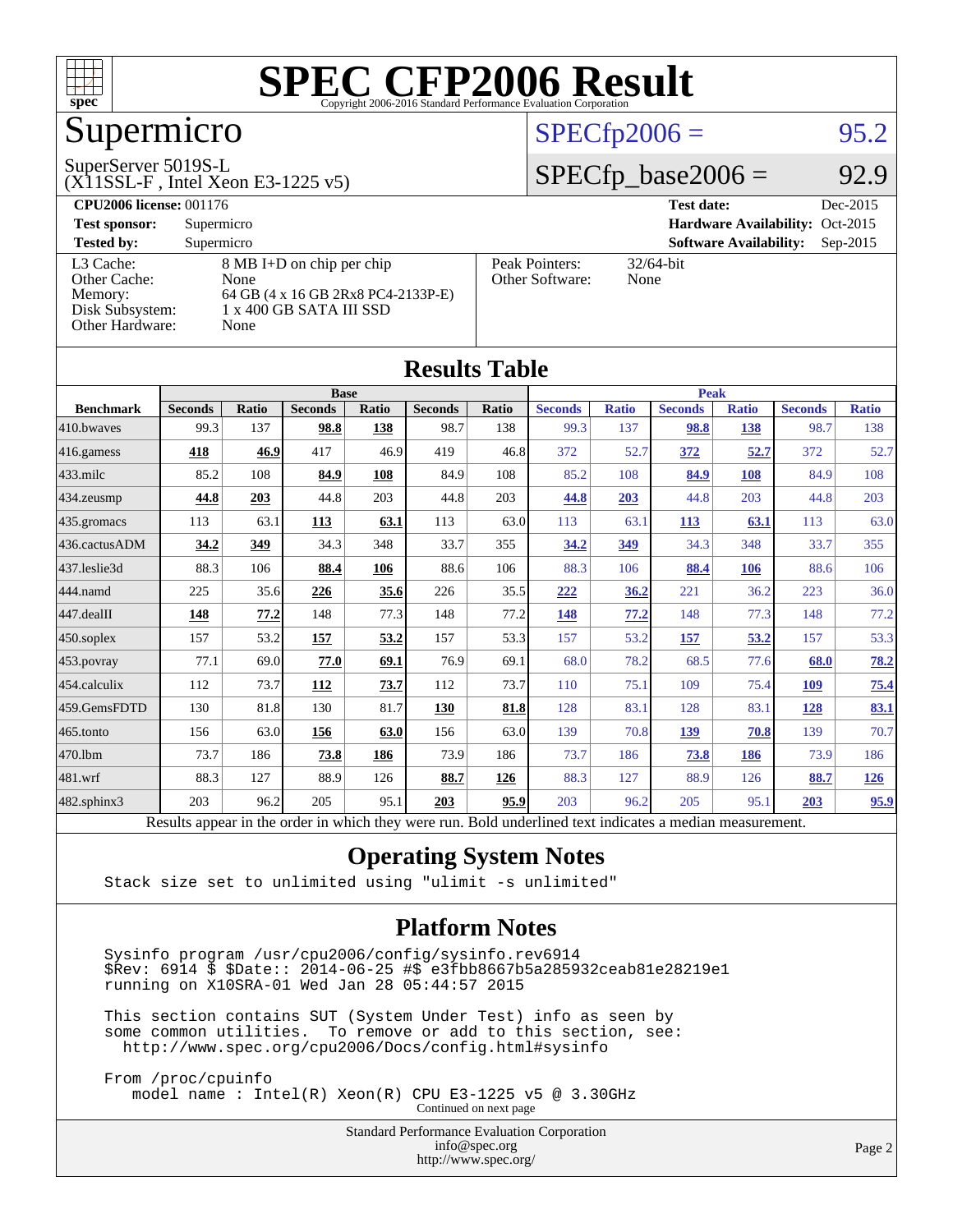

#### Supermicro

 $SPECTp2006 = 95.2$ 

(X11SSL-F , Intel Xeon E3-1225 v5) SuperServer 5019S-L

 $SPECTp\_base2006 = 92.9$ 

**[CPU2006 license:](http://www.spec.org/auto/cpu2006/Docs/result-fields.html#CPU2006license)** 001176 **[Test date:](http://www.spec.org/auto/cpu2006/Docs/result-fields.html#Testdate)** Dec-2015 **[Test sponsor:](http://www.spec.org/auto/cpu2006/Docs/result-fields.html#Testsponsor)** Supermicro Supermicro **[Hardware Availability:](http://www.spec.org/auto/cpu2006/Docs/result-fields.html#HardwareAvailability)** Oct-2015 **[Tested by:](http://www.spec.org/auto/cpu2006/Docs/result-fields.html#Testedby)** Supermicro **[Software Availability:](http://www.spec.org/auto/cpu2006/Docs/result-fields.html#SoftwareAvailability)** Sep-2015

#### **[Platform Notes \(Continued\)](http://www.spec.org/auto/cpu2006/Docs/result-fields.html#PlatformNotes)**

Standard Performance Evaluation Corporation [info@spec.org](mailto:info@spec.org) 1 "physical id"s (chips) 4 "processors" cores, siblings (Caution: counting these is hw and system dependent. The following excerpts from /proc/cpuinfo might not be reliable. Use with caution.) cpu cores : 4 siblings : 4 physical 0: cores 0 1 2 3 cache size : 8192 KB From /proc/meminfo<br>MemTotal: 65924016 kB HugePages\_Total: 0<br>Hugepagesize: 2048 kB Hugepagesize: From /etc/\*release\* /etc/\*version\* os-release: NAME="Red Hat Enterprise Linux Server" VERSION="7.1 (Maipo)" ID="rhel" ID\_LIKE="fedora" VERSION\_ID="7.1" PRETTY\_NAME="Red Hat Enterprise Linux Server 7.1 (Maipo)" ANSI\_COLOR="0;31" CPE\_NAME="cpe:/o:redhat:enterprise\_linux:7.1:GA:server" redhat-release: Red Hat Enterprise Linux Server release 7.1 (Maipo) system-release: Red Hat Enterprise Linux Server release 7.1 (Maipo) system-release-cpe: cpe:/o:redhat:enterprise\_linux:7.1:ga:server uname -a: Linux X10SRA-01 3.10.0-229.el7.x86\_64 #1 SMP Thu Jan 29 18:37:38 EST 2015 x86\_64 x86\_64 x86\_64 GNU/Linux run-level 3 Jan 28 01:16 SPEC is set to: /usr/cpu2006 Filesystem Type Size Used Avail Use% Mounted on<br>
/dev/sda2 xfs 183G 6 8G 176G 4% / 183G 6.8G 176G Additional information from dmidecode: Warning: Use caution when you interpret this section. The 'dmidecode' program reads system data which is "intended to allow hardware to be accurately determined", but the intent may not be met, as there are frequent changes to hardware, firmware, and the "DMTF SMBIOS" standard. BIOS American Megatrends Inc. 1.0a 10/23/2015 Memory: 4x Samsung M391A2K43BB1-CPB 16 GB 2 rank 2133 MHz (End of data from sysinfo program)

<http://www.spec.org/>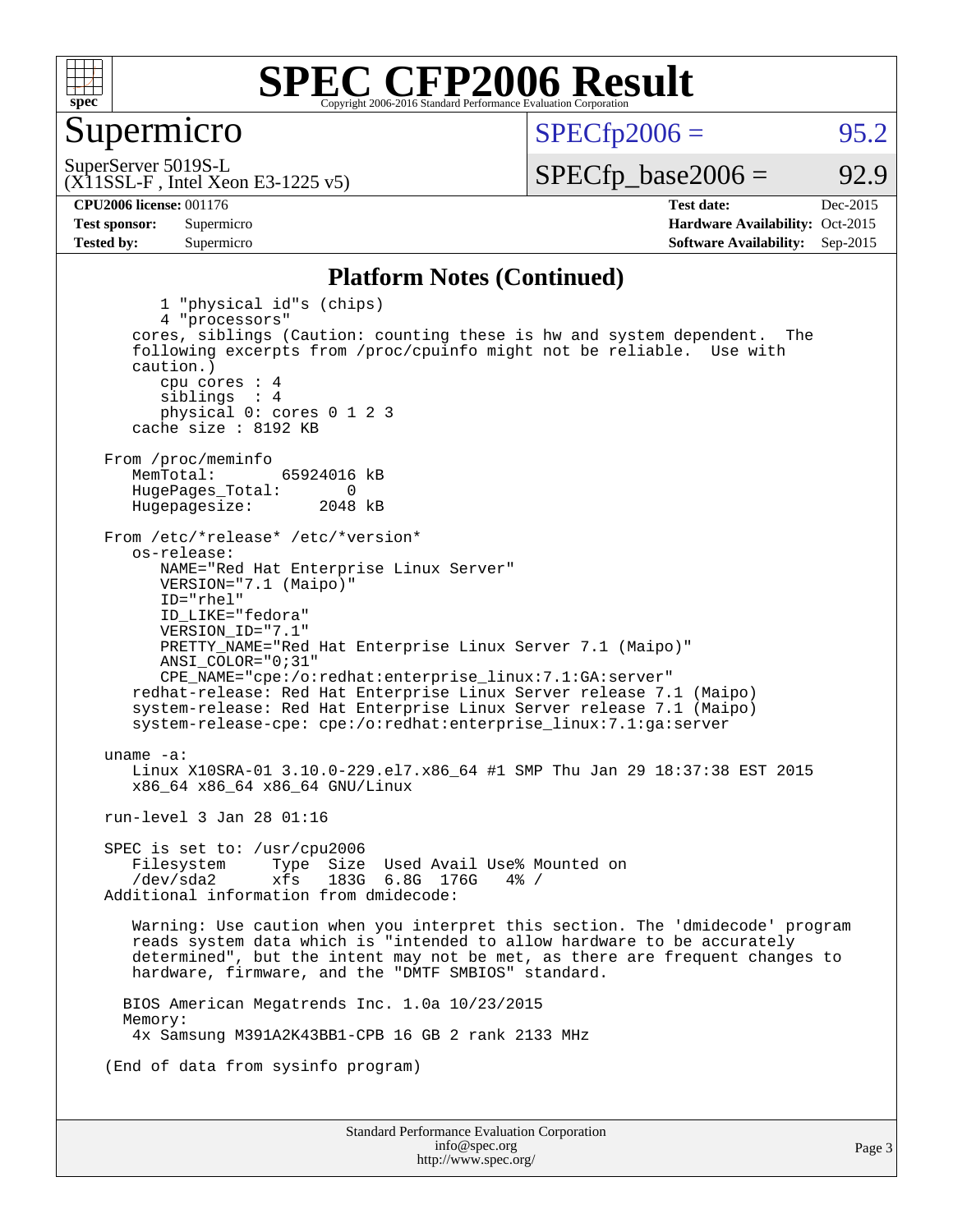

### Supermicro

 $SPECfp2006 = 95.2$  $SPECfp2006 = 95.2$ 

SuperServer 5019S-L

(X11SSL-F , Intel Xeon E3-1225 v5)

 $SPECfp\_base2006 = 92.9$ 

**[CPU2006 license:](http://www.spec.org/auto/cpu2006/Docs/result-fields.html#CPU2006license)** 001176 **[Test date:](http://www.spec.org/auto/cpu2006/Docs/result-fields.html#Testdate)** Dec-2015

**[Test sponsor:](http://www.spec.org/auto/cpu2006/Docs/result-fields.html#Testsponsor)** Supermicro Supermicro **[Hardware Availability:](http://www.spec.org/auto/cpu2006/Docs/result-fields.html#HardwareAvailability)** Oct-2015 **[Tested by:](http://www.spec.org/auto/cpu2006/Docs/result-fields.html#Testedby)** Supermicro **Supermicro [Software Availability:](http://www.spec.org/auto/cpu2006/Docs/result-fields.html#SoftwareAvailability)** Sep-2015

#### **[General Notes](http://www.spec.org/auto/cpu2006/Docs/result-fields.html#GeneralNotes)**

Environment variables set by runspec before the start of the run: KMP\_AFFINITY = "granularity=fine,compact,1,0"  $LD$ <sup>LIBRARY\_PATH = "/usr/cpu2006/libs/32:/usr/cpu2006/libs/64:/usr/cpu2006/sh"</sup> OMP\_NUM\_THREADS = "4"

 Binaries compiled on a system with 1x Intel Core i5-4670K CPU + 32GB memory using RedHat EL 7.1 Transparent Huge Pages enabled with: echo always > /sys/kernel/mm/transparent\_hugepage/enabled

#### **[Base Compiler Invocation](http://www.spec.org/auto/cpu2006/Docs/result-fields.html#BaseCompilerInvocation)**

[C benchmarks](http://www.spec.org/auto/cpu2006/Docs/result-fields.html#Cbenchmarks):  $-m64$ 

[C++ benchmarks:](http://www.spec.org/auto/cpu2006/Docs/result-fields.html#CXXbenchmarks) [icpc -m64](http://www.spec.org/cpu2006/results/res2016q1/cpu2006-20151223-38497.flags.html#user_CXXbase_intel_icpc_64bit_bedb90c1146cab66620883ef4f41a67e)

[Fortran benchmarks](http://www.spec.org/auto/cpu2006/Docs/result-fields.html#Fortranbenchmarks): [ifort -m64](http://www.spec.org/cpu2006/results/res2016q1/cpu2006-20151223-38497.flags.html#user_FCbase_intel_ifort_64bit_ee9d0fb25645d0210d97eb0527dcc06e)

[Benchmarks using both Fortran and C](http://www.spec.org/auto/cpu2006/Docs/result-fields.html#BenchmarksusingbothFortranandC):<br>icc -m64 ifort -m64  $-m64$  ifort  $-m64$ 

#### **[Base Portability Flags](http://www.spec.org/auto/cpu2006/Docs/result-fields.html#BasePortabilityFlags)**

| 410.bwaves: -DSPEC CPU LP64                 |                                                                |
|---------------------------------------------|----------------------------------------------------------------|
| 416.gamess: -DSPEC_CPU_LP64                 |                                                                |
| 433.milc: -DSPEC CPU LP64                   |                                                                |
| 434.zeusmp: -DSPEC_CPU_LP64                 |                                                                |
| 435.gromacs: -DSPEC_CPU_LP64 -nofor_main    |                                                                |
| 436.cactusADM: -DSPEC CPU LP64 -nofor main  |                                                                |
| 437.leslie3d: -DSPEC CPU LP64               |                                                                |
| 444.namd: -DSPEC CPU LP64                   |                                                                |
| 447.dealII: -DSPEC CPU LP64                 |                                                                |
| 450.soplex: -DSPEC_CPU_LP64                 |                                                                |
| 453.povray: -DSPEC_CPU_LP64                 |                                                                |
| 454.calculix: - DSPEC CPU LP64 - nofor main |                                                                |
| 459. GemsFDTD: - DSPEC CPU LP64             |                                                                |
| 465.tonto: - DSPEC CPU LP64                 |                                                                |
| 470.1bm: - DSPEC CPU LP64                   |                                                                |
|                                             | 481.wrf: -DSPEC_CPU_LP64 -DSPEC_CPU_CASE_FLAG -DSPEC_CPU_LINUX |
| 482.sphinx3: -DSPEC_CPU_LP64                |                                                                |
|                                             |                                                                |

| <b>Standard Performance Evaluation Corporation</b> |
|----------------------------------------------------|
| info@spec.org                                      |
| http://www.spec.org/                               |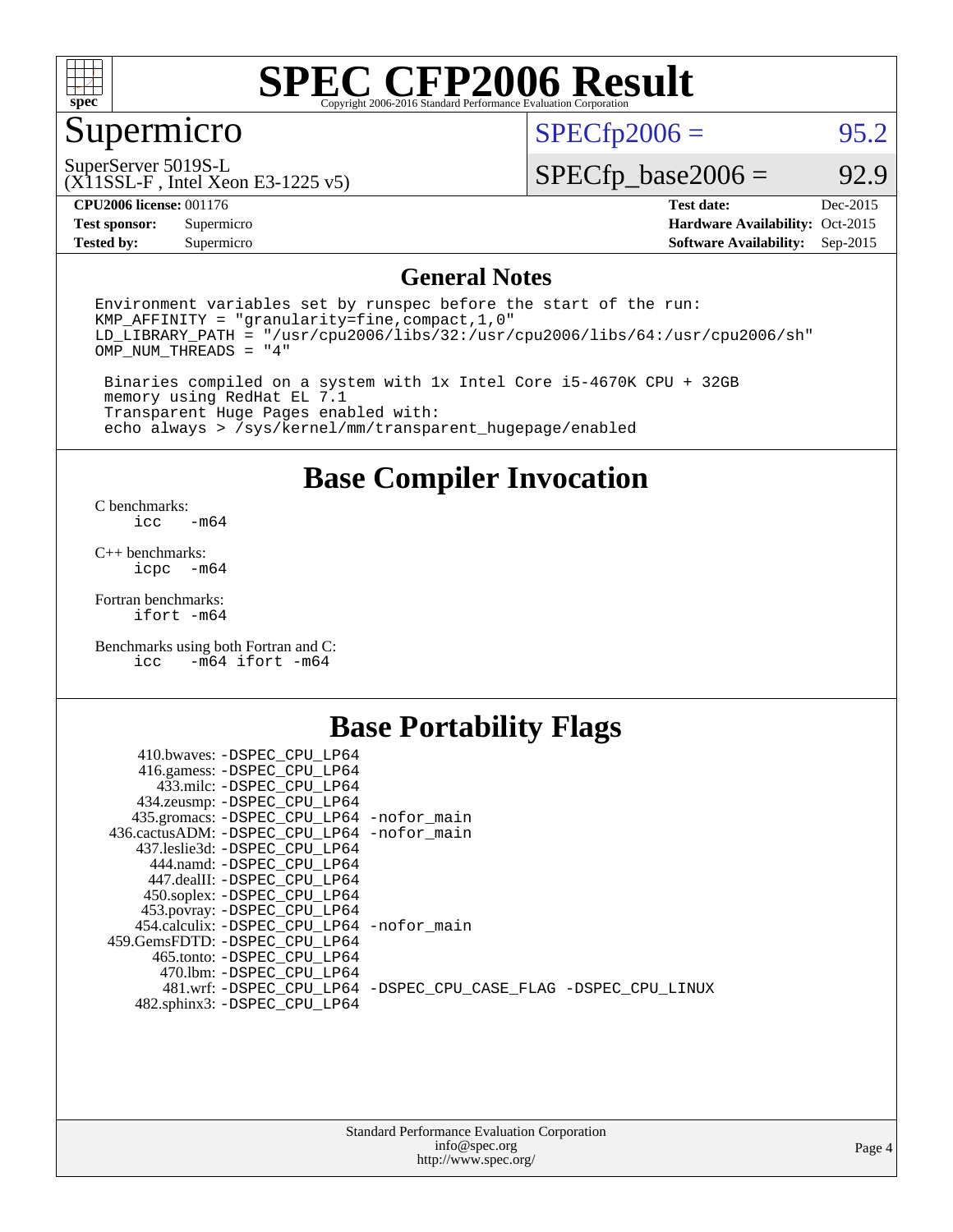

### Supermicro

 $SPECTp2006 = 95.2$ 

SuperServer 5019S-L

#### (X11SSL-F , Intel Xeon E3-1225 v5)

**[Tested by:](http://www.spec.org/auto/cpu2006/Docs/result-fields.html#Testedby)** Supermicro **Supermicro [Software Availability:](http://www.spec.org/auto/cpu2006/Docs/result-fields.html#SoftwareAvailability)** Sep-2015

 $SPECTp\_base2006 = 92.9$ 

**[CPU2006 license:](http://www.spec.org/auto/cpu2006/Docs/result-fields.html#CPU2006license)** 001176 **[Test date:](http://www.spec.org/auto/cpu2006/Docs/result-fields.html#Testdate)** Dec-2015 **[Test sponsor:](http://www.spec.org/auto/cpu2006/Docs/result-fields.html#Testsponsor)** Supermicro Supermicro **[Hardware Availability:](http://www.spec.org/auto/cpu2006/Docs/result-fields.html#HardwareAvailability)** Oct-2015

### **[Base Optimization Flags](http://www.spec.org/auto/cpu2006/Docs/result-fields.html#BaseOptimizationFlags)**

[C benchmarks](http://www.spec.org/auto/cpu2006/Docs/result-fields.html#Cbenchmarks): [-xCORE-AVX2](http://www.spec.org/cpu2006/results/res2016q1/cpu2006-20151223-38497.flags.html#user_CCbase_f-xAVX2_5f5fc0cbe2c9f62c816d3e45806c70d7) [-ipo](http://www.spec.org/cpu2006/results/res2016q1/cpu2006-20151223-38497.flags.html#user_CCbase_f-ipo) [-O3](http://www.spec.org/cpu2006/results/res2016q1/cpu2006-20151223-38497.flags.html#user_CCbase_f-O3) [-no-prec-div](http://www.spec.org/cpu2006/results/res2016q1/cpu2006-20151223-38497.flags.html#user_CCbase_f-no-prec-div) [-parallel](http://www.spec.org/cpu2006/results/res2016q1/cpu2006-20151223-38497.flags.html#user_CCbase_f-parallel) [-opt-prefetch](http://www.spec.org/cpu2006/results/res2016q1/cpu2006-20151223-38497.flags.html#user_CCbase_f-opt-prefetch) [-ansi-alias](http://www.spec.org/cpu2006/results/res2016q1/cpu2006-20151223-38497.flags.html#user_CCbase_f-ansi-alias)

[C++ benchmarks:](http://www.spec.org/auto/cpu2006/Docs/result-fields.html#CXXbenchmarks) [-xCORE-AVX2](http://www.spec.org/cpu2006/results/res2016q1/cpu2006-20151223-38497.flags.html#user_CXXbase_f-xAVX2_5f5fc0cbe2c9f62c816d3e45806c70d7) [-ipo](http://www.spec.org/cpu2006/results/res2016q1/cpu2006-20151223-38497.flags.html#user_CXXbase_f-ipo) [-O3](http://www.spec.org/cpu2006/results/res2016q1/cpu2006-20151223-38497.flags.html#user_CXXbase_f-O3) [-no-prec-div](http://www.spec.org/cpu2006/results/res2016q1/cpu2006-20151223-38497.flags.html#user_CXXbase_f-no-prec-div) [-opt-prefetch](http://www.spec.org/cpu2006/results/res2016q1/cpu2006-20151223-38497.flags.html#user_CXXbase_f-opt-prefetch) [-ansi-alias](http://www.spec.org/cpu2006/results/res2016q1/cpu2006-20151223-38497.flags.html#user_CXXbase_f-ansi-alias)

[Fortran benchmarks](http://www.spec.org/auto/cpu2006/Docs/result-fields.html#Fortranbenchmarks): [-xCORE-AVX2](http://www.spec.org/cpu2006/results/res2016q1/cpu2006-20151223-38497.flags.html#user_FCbase_f-xAVX2_5f5fc0cbe2c9f62c816d3e45806c70d7) [-ipo](http://www.spec.org/cpu2006/results/res2016q1/cpu2006-20151223-38497.flags.html#user_FCbase_f-ipo) [-O3](http://www.spec.org/cpu2006/results/res2016q1/cpu2006-20151223-38497.flags.html#user_FCbase_f-O3) [-no-prec-div](http://www.spec.org/cpu2006/results/res2016q1/cpu2006-20151223-38497.flags.html#user_FCbase_f-no-prec-div) [-parallel](http://www.spec.org/cpu2006/results/res2016q1/cpu2006-20151223-38497.flags.html#user_FCbase_f-parallel) [-opt-prefetch](http://www.spec.org/cpu2006/results/res2016q1/cpu2006-20151223-38497.flags.html#user_FCbase_f-opt-prefetch)

[Benchmarks using both Fortran and C](http://www.spec.org/auto/cpu2006/Docs/result-fields.html#BenchmarksusingbothFortranandC): [-xCORE-AVX2](http://www.spec.org/cpu2006/results/res2016q1/cpu2006-20151223-38497.flags.html#user_CC_FCbase_f-xAVX2_5f5fc0cbe2c9f62c816d3e45806c70d7) [-ipo](http://www.spec.org/cpu2006/results/res2016q1/cpu2006-20151223-38497.flags.html#user_CC_FCbase_f-ipo) [-O3](http://www.spec.org/cpu2006/results/res2016q1/cpu2006-20151223-38497.flags.html#user_CC_FCbase_f-O3) [-no-prec-div](http://www.spec.org/cpu2006/results/res2016q1/cpu2006-20151223-38497.flags.html#user_CC_FCbase_f-no-prec-div) [-parallel](http://www.spec.org/cpu2006/results/res2016q1/cpu2006-20151223-38497.flags.html#user_CC_FCbase_f-parallel) [-opt-prefetch](http://www.spec.org/cpu2006/results/res2016q1/cpu2006-20151223-38497.flags.html#user_CC_FCbase_f-opt-prefetch)

[-ansi-alias](http://www.spec.org/cpu2006/results/res2016q1/cpu2006-20151223-38497.flags.html#user_CC_FCbase_f-ansi-alias)

### **[Peak Compiler Invocation](http://www.spec.org/auto/cpu2006/Docs/result-fields.html#PeakCompilerInvocation)**

[C benchmarks](http://www.spec.org/auto/cpu2006/Docs/result-fields.html#Cbenchmarks):  $\text{icc}$   $-\text{m64}$ 

[C++ benchmarks:](http://www.spec.org/auto/cpu2006/Docs/result-fields.html#CXXbenchmarks) [icpc -m64](http://www.spec.org/cpu2006/results/res2016q1/cpu2006-20151223-38497.flags.html#user_CXXpeak_intel_icpc_64bit_bedb90c1146cab66620883ef4f41a67e)

[Fortran benchmarks](http://www.spec.org/auto/cpu2006/Docs/result-fields.html#Fortranbenchmarks): [ifort -m64](http://www.spec.org/cpu2006/results/res2016q1/cpu2006-20151223-38497.flags.html#user_FCpeak_intel_ifort_64bit_ee9d0fb25645d0210d97eb0527dcc06e)

[Benchmarks using both Fortran and C](http://www.spec.org/auto/cpu2006/Docs/result-fields.html#BenchmarksusingbothFortranandC): [icc -m64](http://www.spec.org/cpu2006/results/res2016q1/cpu2006-20151223-38497.flags.html#user_CC_FCpeak_intel_icc_64bit_0b7121f5ab7cfabee23d88897260401c) [ifort -m64](http://www.spec.org/cpu2006/results/res2016q1/cpu2006-20151223-38497.flags.html#user_CC_FCpeak_intel_ifort_64bit_ee9d0fb25645d0210d97eb0527dcc06e)

#### **[Peak Portability Flags](http://www.spec.org/auto/cpu2006/Docs/result-fields.html#PeakPortabilityFlags)**

Same as Base Portability Flags

### **[Peak Optimization Flags](http://www.spec.org/auto/cpu2006/Docs/result-fields.html#PeakOptimizationFlags)**

[C benchmarks](http://www.spec.org/auto/cpu2006/Docs/result-fields.html#Cbenchmarks):

433.milc: basepeak = yes

 $470.$ lbm: basepeak = yes

482.sphinx3: basepeak = yes

[C++ benchmarks:](http://www.spec.org/auto/cpu2006/Docs/result-fields.html#CXXbenchmarks)

Continued on next page

Standard Performance Evaluation Corporation [info@spec.org](mailto:info@spec.org) <http://www.spec.org/>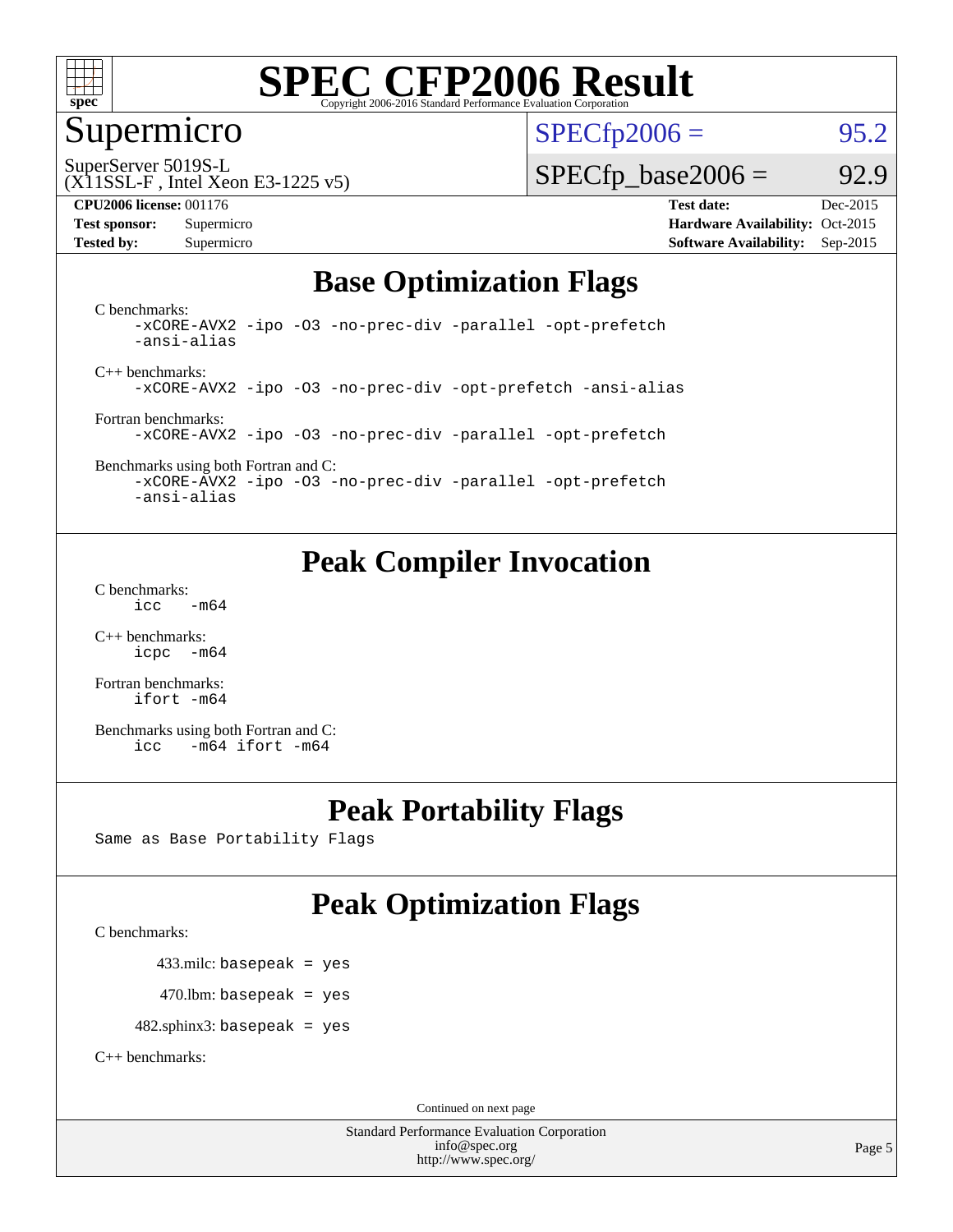

Supermicro

 $SPECTp2006 = 95.2$ 

SuperServer 5019S-L

 $SPECTp\_base2006 = 92.9$ 

### (X11SSL-F , Intel Xeon E3-1225 v5)

**[CPU2006 license:](http://www.spec.org/auto/cpu2006/Docs/result-fields.html#CPU2006license)** 001176 **[Test date:](http://www.spec.org/auto/cpu2006/Docs/result-fields.html#Testdate)** Dec-2015 **[Test sponsor:](http://www.spec.org/auto/cpu2006/Docs/result-fields.html#Testsponsor)** Supermicro **[Hardware Availability:](http://www.spec.org/auto/cpu2006/Docs/result-fields.html#HardwareAvailability)** Oct-2015 **[Tested by:](http://www.spec.org/auto/cpu2006/Docs/result-fields.html#Testedby)** Supermicro **Supermicro [Software Availability:](http://www.spec.org/auto/cpu2006/Docs/result-fields.html#SoftwareAvailability)** Sep-2015

### **[Peak Optimization Flags \(Continued\)](http://www.spec.org/auto/cpu2006/Docs/result-fields.html#PeakOptimizationFlags)**

```
 444.namd: -xCORE-AVX2(pass 2) -prof-gen:threadsafe(pass 1)
               -ipo(pass 2) -03(pass 2) -no-prec-div(pass 2)
               -par-num-threads=1(pass 1) -prof-use(pass 2) -fno-alias
               -auto-ilp32
      447.dealII: basepeak = yes
      450.soplex: basepeak = yes
      453.povray: -xCORE-AVX2(pass 2) -prof-gen:threadsafe(pass 1)
               -no-prec-div(pass 2)-par-num-threads=1(pass 1) -prof-use(pass 2) -unroll4
               -ansi-alias
Fortran benchmarks: 
     410.bwaves: basepeak = yes 416.gamess: -xCORE-AVX2(pass 2) -prof-gen:threadsafe(pass 1)
               -ipo(pass 2) -03(pass 2) -no-prec-div(pass 2)-par-num-threads=1(pass 1) -prof-use(pass 2) -unroll2
               -inline-level=0 -scalar-rep-
      434.zeusmp: basepeak = yes
     437.leslie3d: basepeak = yes
  459.GemsFDTD: -xCORE-AVX2(pass 2) -prof-gen:threadsafe(pass 1)
               -i\text{po}(pass 2) -\tilde{O}3(pass 2)-no-prec-div(pass 2)
               -par-num-threads=1(pass 1) -prof-use(pass 2) -unroll2
               -inline-level=0 -opt-prefetch -parallel
        465.tonto: -xCORE-AVX2(pass 2) -prof-gen:threadsafe(pass 1)
               -no-prec-div(pass 2)-par-num-threads=1(pass 1) -prof-use(pass 2) -inline-calloc
               -opt-malloc-options=3 -auto -unroll4
Benchmarks using both Fortran and C: 
     435.gromacs: basepeak = yes
 436.cactusADM:basepeak = yes 454.calculix: -xCORE-AVX2 -ipo -O3 -no-prec-div -auto-ilp32 -ansi-alias
        481.wrf: basepeak = yes
```